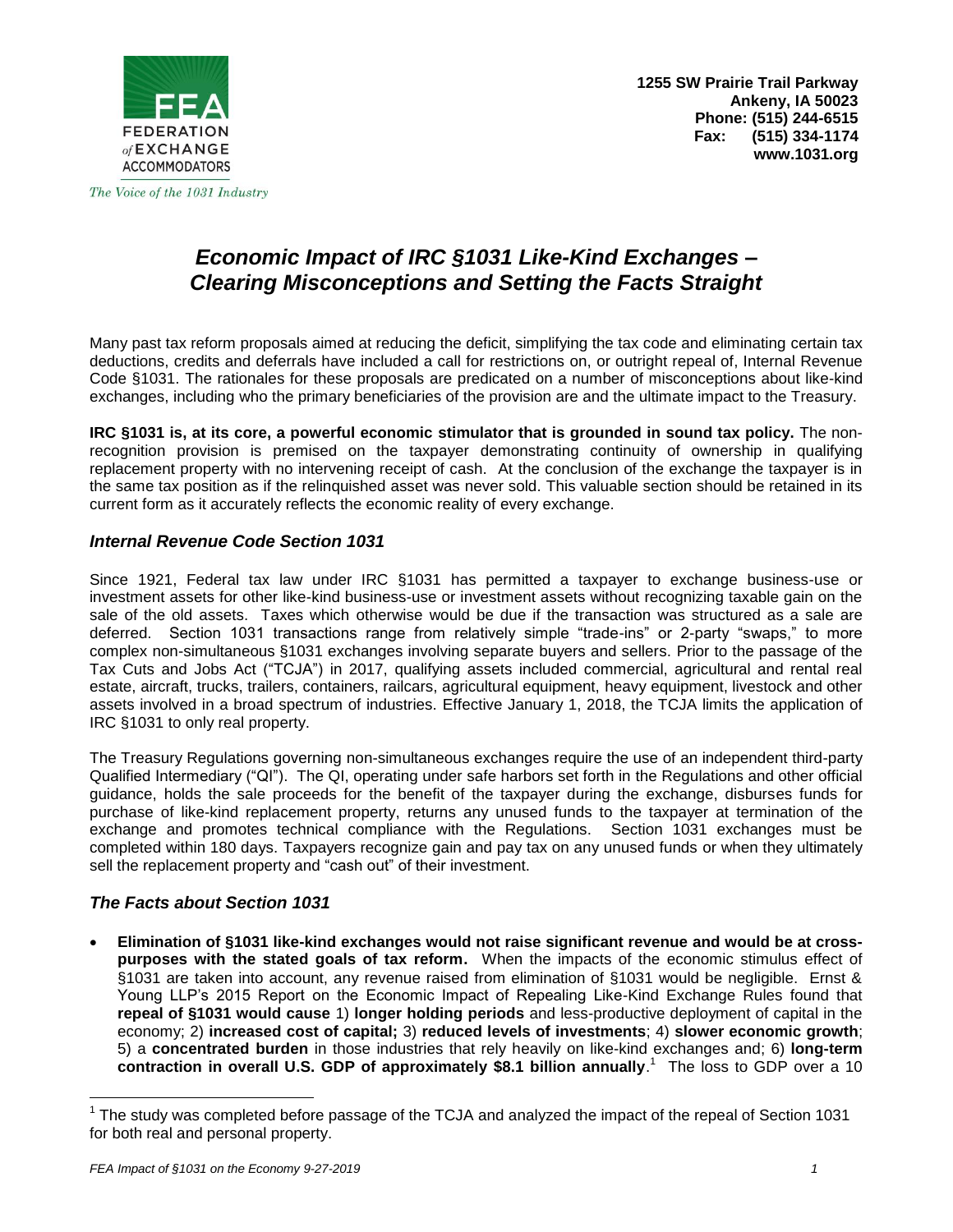year period would be \$61 - \$131 billion, depending upon the "pay for" use of the repeal, including tax rate reduction.

- **Like-kind exchanges are essentially revenue neutral over the tax life of depreciable assets because gain deferred is directly offset by reduced future depreciation deductions available for assets acquired through an exchange.** The tax basis of newly acquired replacement property is reduced by the amount of the unrecognized gain due to the exchange of the sold property. Thus, the taxpayer forgoes an equal dollar amount of future depreciation deductions on the replacement property, resulting in increased annual taxable income over time, taxed at ordinary income rates.
- **§1031 is not an unfair tax break for the wealthy or large corporations.** On the contrary, it is one of the few incentives available to and used by taxpayers of all sizes, including individuals, partnerships, limited liability companies, and corporations. A 2011 industry survey showed that 60% of exchanges involve properties worth less than \$1 million, and more than a third are worth less than \$500,000.
- **Elimination of §1031 would tax cash flow, not wealth, because tax deferral benefits are only available if the taxpayer reinvests in like-kind replacement property.** Section 1031 permits efficient use of capital to preserve and manage cash flow and also encourages U.S. businesses to reinvest in their domestic operations, rather than offshoring business activity. The value of assets exchanged remains invested in the taxpayer's business. **The taxpayer doing a §1031 exchange is not taking any profit from this transaction; proceeds from the sale of relinquished assets must be reinvested in qualifying replacement assets.** This is in stark contrast to taxing the gain on the sale of one stock for another stock. Stocks are relatively liquid, third party investments in someone else's business. §1031 exchanges are available only to direct owners of business-use or investment assets, which by their nature, are illiquid. Taxing third party investors on their profits from the sale of stock does not impact the cash flow or operation of the business; however, taxing the direct owner of a productive asset directly reduces the cash flow available for reinvestment into other productive assets.
- **Section 1031 is a powerful economic stimulator that contributes to the velocity of the economy** by stimulating a broad spectrum of transactions which, in turn, generate jobs and taxable income through business profits, wages, commissions, insurance premiums, financial services, and discretionary spending by gainfully employed workers.
- **Taxes are not eliminated. At some point the tax gets paid.**
	- o **Most replacement properties are disposed of through a taxable sale, not through a subsequent like-kind exchange.** Professors David Ling and Milena Petrova reported in their Economic Impact of Repealing or Limiting Section 1031 Like-Kind Exchanges in Real Estate (2015) that 88% of real estate properties acquired through an exchange are later sold in a taxable transaction, and because of lower debt and greater capital investment rates, **the taxes paid on sale of these properties are significantly greater than that of non-exchanged properties.**
	- o **Section 1031 exchanges structured under the Treasury Regulations safe harbors are neither tax savings vehicles nor "abusive tax avoidance schemes."** Rather, they are legitimate transactions utilizing an important tax planning tool. Payment of tax occurs: 1) incrementally, beginning immediately following the exchange, through increased income tax due to foregone depreciation; 2) upon sale of the replacement asset; or 3) by inclusion in a decedent's taxable estate, at which time the value of the replacement asset could be subject to estate tax at a rate **more than double the capital gains tax rate**. It should also be noted that taxpayers utilizing §1031 exchanges include corporations and other business entities that cannot "take the gain to the grave."
- **The Congressional purposes for which Section 1031 was enacted in 1921 are even more relevant today in our global economy.** Two of the primary purposes: 1) to avoid unfair taxation of ongoing investments in property and 2) to encourage active reinvestment, are both even more relevant today in our global economy than they were in 1921. Moreover, §1031 has survived repeated Congressional scrutiny because 1) it is based on sound tax policy that prevents taxation of gain (or deductions for losses) when there is continuity of investment and no cashing out, and 2) it stimulates the economy through transactional activity.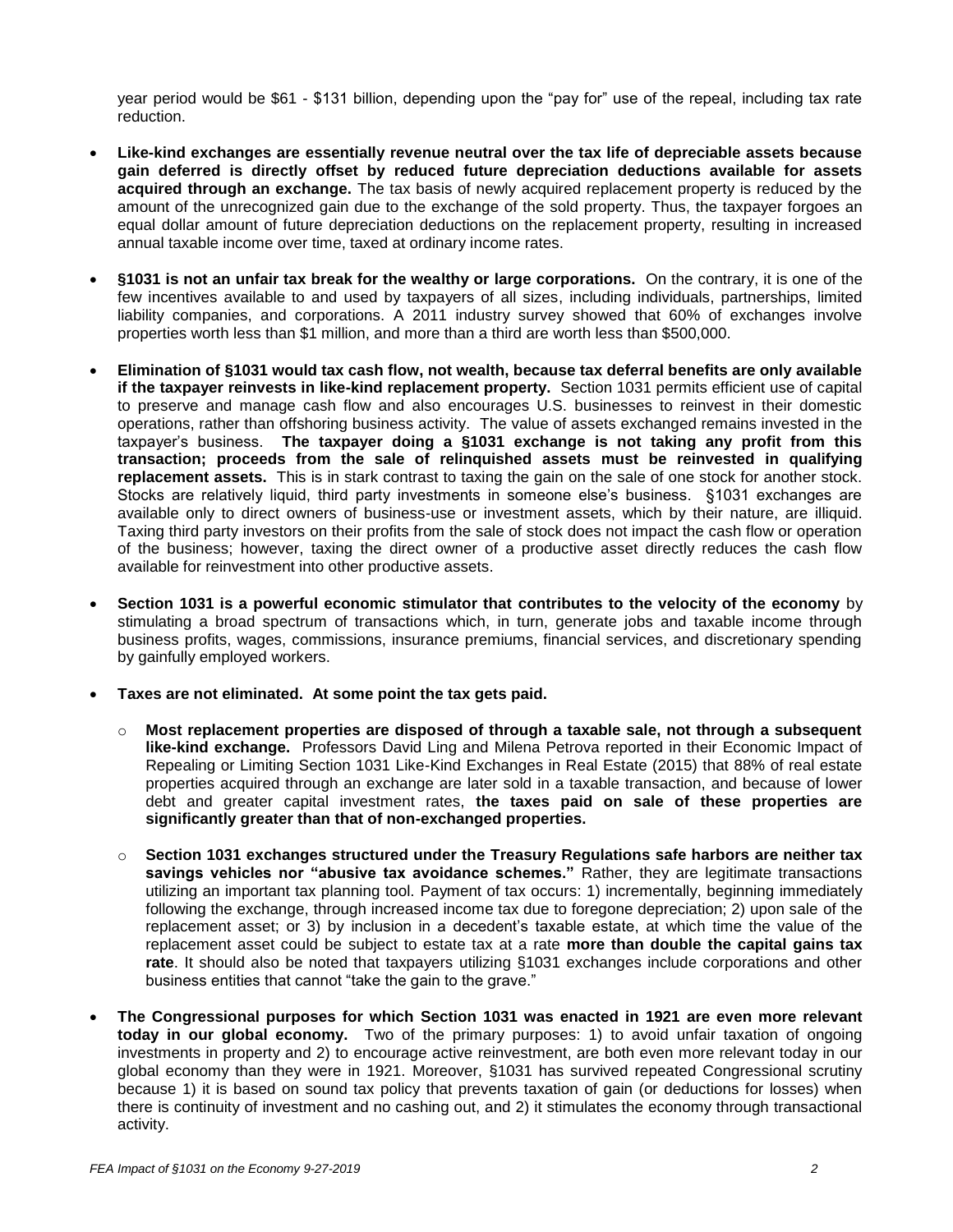- **The definition of "like-kind" is well understood**. **Section 1031 is neither administratively difficult for either the IRS or taxpayers, nor is it abusive.** Treasury Regulations in effect since 1991 provide specific frameworks for determining whether assets are "like-kind." Like-kind exchanges conducted within the regulatory safe harbors under §1031 are straight-forward transactions that follow a well-understood set of rules, procedures and documents. Taxpayers claiming tax-deferral treatment must report certain information on IRS Form 8824 with their tax returns.
- **§1031 promotes efficient use of productive capital and cash flow:** §1031 allows **t**axpayers to shift to more productive like-kind property, change geographic locations, diversify or consolidate holdings, or otherwise transition to meet changes in business needs or lifestyle.
	- o **Elimination of §1031 would have a chilling effect on real estate, manufacturing and other business transactions.** Both the macroeconomic Ernst & Young LLP and the microeconomic Ling & Petrova studies referenced above concluded that without the tax incentive, many transactions would be delayed or abandoned, and real estate values would erode.
	- o **§1031 stimulates the agricultural sector.** Farmers and ranchers use §1031 to combine acreage or acquire higher grade land or otherwise improve the quality of their operations. Retiring farmers are able to exchange their most valuable asset, their farm or ranch, for other real estate without diminishing the value of their life savings.
	- o **§1031 is used to promote conservation and environmental policies.** Grants of conservation easements can be structured as tax-deferred exchanges, facilitating government and privately funded programs designed to improve water quality, reduce soil erosion, maintain wetlands and sustain critical wildlife habitat. These exchanges also enable landowners to acquire replacement farm or ranchland in less environmentally sensitive locations.
- **§1031 exchanges contribute significantly to the velocity of investment in the U. S. economy.** Owners of domestic real estate are encouraged by the tax benefits to reinvest in U.S. real estate, rather than place their money in other or foreign investments. An automobile manufacturer, for example, cannot receive tax deferral benefits by shuttering a US plant, and moving the facility to Asia. §1031 provides a strong incentive to multinational companies to maintain and increase investments in the US.
- **Prior to passage of the TCJA, §1031 permitted high-volume owners of personal property assets, such as cars, trucks, tractors, trailers, heavy equipment, rail cars, mining and agricultural equipment, to preserve cash flow and increase transactional volume.** It encouraged companies to replace and upgrade machinery and equipment, promoting purchases and sales of machinery, equipment, railcars, aircraft, trucks and other vehicles sooner, because tax on the gain could be deferred. Unlike real estate assets, which *appreciate* in value, gain on personal property business use assets is the difference between the fair market value of the used equipment and its *depreciated* tax basis. The impact of bonus depreciation has left taxpayers with artificially low tax basis on relatively young equipment. Without §1031, an equipment leasing company that wishes to *replace* equipment that has a zero-tax basis would lose approximately 40% of the value of the sold asset to taxes. This would result in a direct reduction of cash flow available for purchase of new equipment. Owners and lessors of equipment and fleets utilize §1031 safe harbor guidelines to appropriately manage nonrecognition of gain when assets are replaced, preserving cash flow, and preventing a forced downsizing of the business. It is important to note, however, that the extension of bonus depreciation as well as the expanded expensing provided by IRC Section 179 for non-real estate asset classes will be gradually phased out and eliminated by 2026.
- **Absent the deferral permitted under §1031, cash-strapped owners of business-use and investment assets could be forced to downsize their businesses, farms, ranches, real estate holdings, and qualified asset holdings** if they don't have sufficient *additional* cash flow to acquire replacement assets **and** are required to pay tax on the gain or depreciation recapture of the old asset.
- **An overall decline in real estate values caused by elimination of §1031 would cause further challenges to the banking system and reduce available credit, further stifling economic activity.** A drop in real estate values creates a reduction in equity value that, in turn, cascades into devaluation of